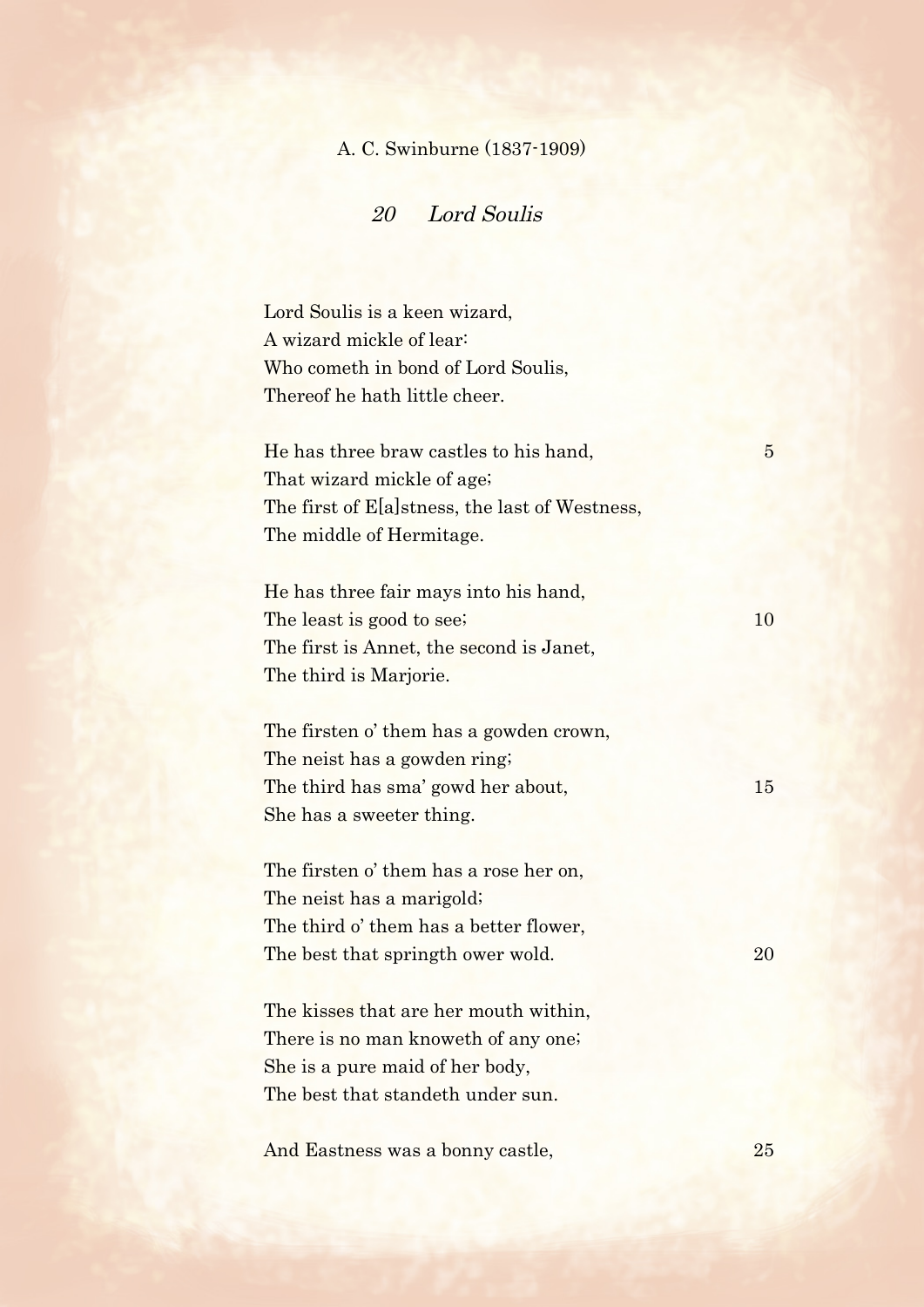It lay upon a lea; Red wine for Annet, and white for Janet, And water for Marjorie.

But Hermitage is a fair castle, The fairest of the three; 30 Saft beds for Annet, silk sheets for Janet, Nane sheets for Marjorie.

He made them a' by strong cunning, That wizard great of hand; The twain to fall at his life's ending,  $35$ The third alway to stand.

He made them a' by hell's cunning, That wizard full of ill; They burnt up Eastness and cast down Westness But Hermitage standth still. 40

There be twenty lords in that border, Full twenty strong lords and three, They have sworn an oath for Lord Soulis, Weel wroken of him to be.

They have set a meeting at Emmethaugh 45 And upon the Lilienshaw, They will be wroken of Lord Soulis, His body to hang and draw.

They have broken bread between them a' At Ottershawe that's ower the lea, 50 They wad plunder Eastness and harry Westness, But Hermitage they let be.

They watered steeds by the wan Wellhaugh Under the sweet leaves green; Frae the Yethburn head to Christenbury, 55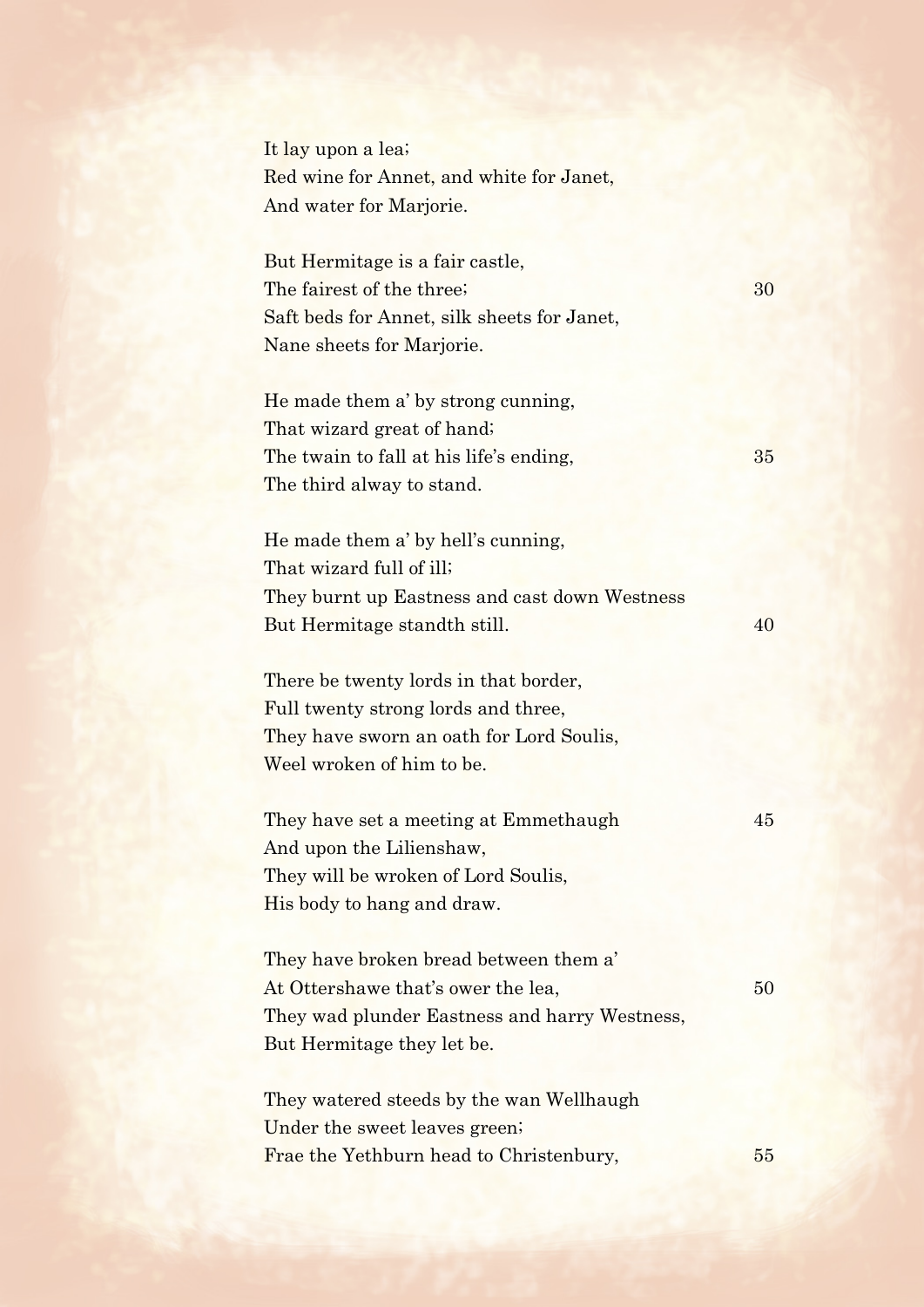To ride they were full keen.

When they were come to the Yethburn spait, I wot their knees were wet; When they were come to the Yethburn head, There was no porter at the yett. 60

When they had won to the Bloody-bush, I wot their sides were sair; Before they were well upon that border They had mickle sorrow and care. "O gin we were at the sweet Wellhaugh, 65 Under the merry leaves fair!"

Before they were well on the other side He sat a sair east them between; "O gin we were by the Emmetburn Under the little leaves green, 70 Between the birks and the Emmet water, We had the lesser been."

When they came on that weary border, He sent an ill thing them amang; "We winna ride ower to Hermitage, 75 The wa's they are too strang; But we will ride to the low castles, Though the ways be ill to gang."

Out then spak Burd Marjorie's lover, He was a fair man of his face; 80 "Gin I may be wroken of Lord Soulis I have sma' care of my place; "Gin I may be wroken of Lord Soulis I have sma' care of ony thing; Of the wine for shedding, the sheets for wedding, 85 The kirk for christening.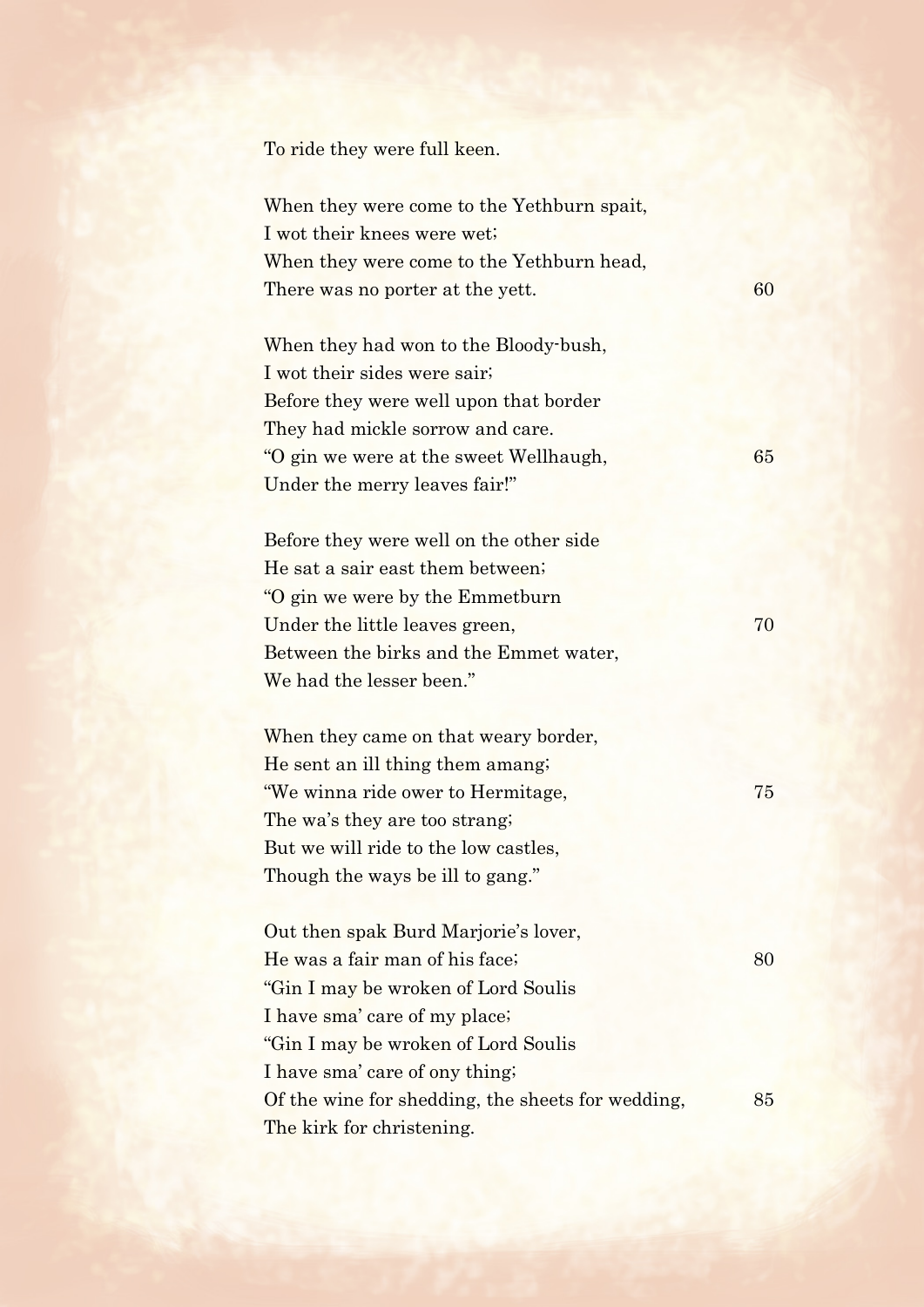| "I have sma' care of my sad body                     |            |
|------------------------------------------------------|------------|
| Upon the ground to gang;                             |            |
| Gin I wist where I might be wroken of him            |            |
| I wat give it to him strang."                        | 90         |
|                                                      |            |
| Out then spak May Janet's brother,                   |            |
| He was a stout knight and a keen;                    |            |
| "He has sent his devils us amang"                    |            |
| To work us trouble and teen.                         |            |
|                                                      |            |
| "Gin I wist where I might be wroken of him,          | 95         |
| Betwixen dark and day,                               |            |
| I wad give baith my soul and body                    |            |
| To hell to fetch away."                              |            |
|                                                      |            |
| Out then spak Burd Annet's father,                   |            |
| He was a good man full of age;                       | <b>100</b> |
| "Ye'll speir at E[a]stness, ye'll speir at Westness, |            |
| But no at Hermitage."                                |            |
|                                                      |            |
| They turned their horse-heads round about,           |            |
| Rode low down by the sand;                           |            |
| And a' the way they went upon,                       | 105        |
| The devil went at their hand.                        |            |
|                                                      |            |
| The first castle they came to,                       |            |
| It stood upon a sea;                                 |            |
| The least worth chamber in a' that castle,           |            |
| It was a' whalestooth and sandal-tree.               | 110        |
|                                                      |            |
| "O whatten a may is yonder may.                      |            |
| Sae fair to see upon?"                               |            |
| "O yonder is my daughter Annet,                      |            |
| Out of my ha's was gone.                             |            |
|                                                      |            |
| "Gin ye'll come hither to me, Annet,                 | 115        |
| God's grace of me ye'se have."                       |            |
|                                                      |            |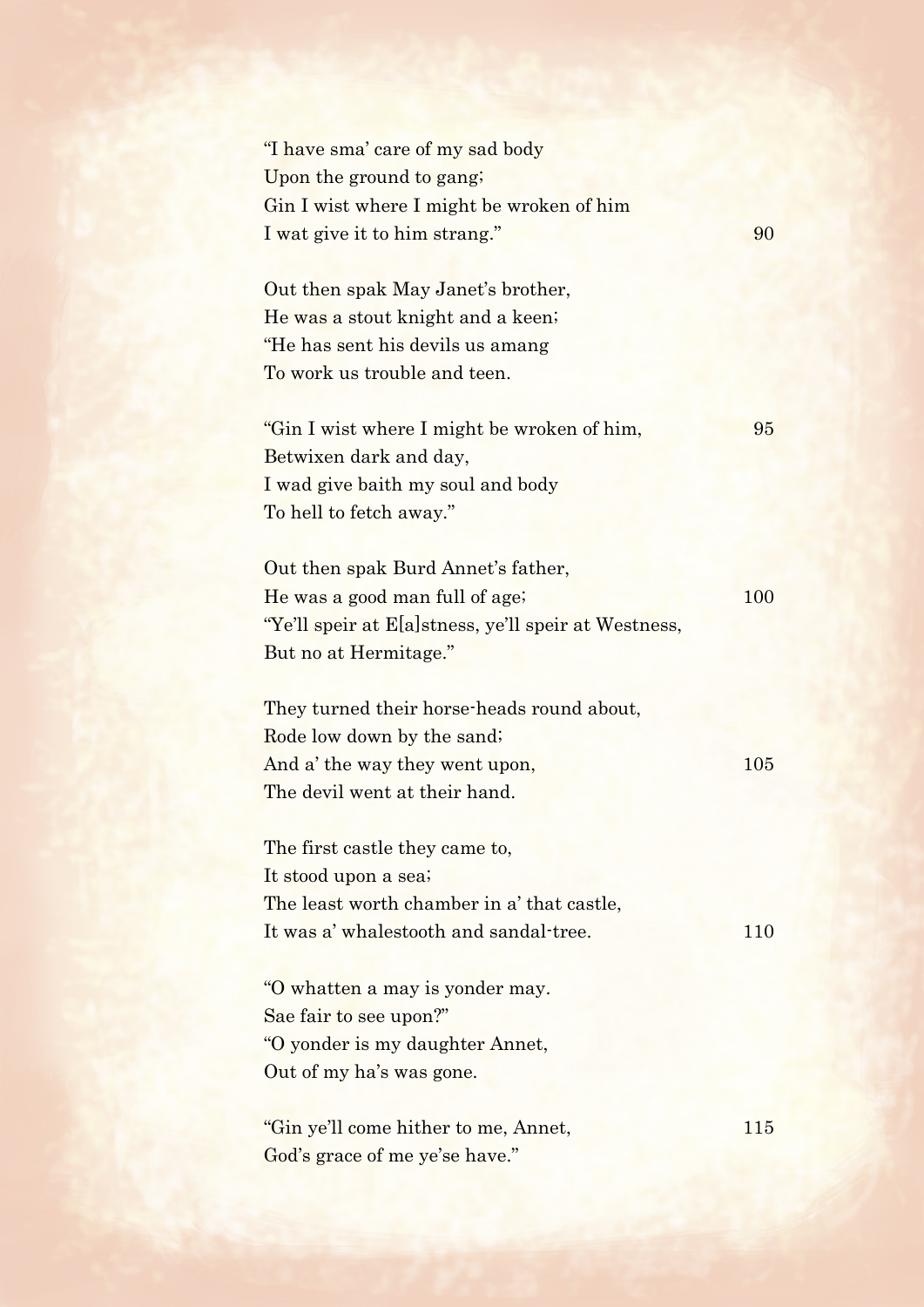| "I wadna gang out, my auld fool father,<br>Gin ye were graithed in your grave."                                                                                              |     |
|------------------------------------------------------------------------------------------------------------------------------------------------------------------------------|-----|
| "Give me three kisses, my daughter Annet,<br>Before my mouth is cold."<br>"I winna come forth for nae man's greybeard,<br>Till my bairn be a sennight old."                  | 120 |
| He turned his face against the sea,<br>His heart break right atwain;<br>"The fire of hell for your body, Annet,<br>Ere ye behold me again."                                  | 125 |
| "Pull off the green, and the goodly green,<br>Put on the black, the black,<br>For my father is ridden to Wearyland,                                                          |     |
| I doubt he'll never win back."<br>They turned their horse-heads round about,<br>Rode high upon a hill;<br>And a' the gate they gaed about<br>The devil them garred gang ill. | 130 |
| The neister castle they came to,<br>It was hard upon the low champaign;<br>The least worth bower in a' that castle,<br>It was a' white siller and green stane.               | 135 |
| "O whatten a may is yonder may<br>That is sae great of her body?"<br>"O yonder is my sister Janet,<br>Was stolen by night frae me.                                           | 140 |
| "Gin ye'll come hither to me, Janet,<br>God's love of me ye'se hae."<br>"I wadna gang out for nae brither,<br>Though ye were dead the day."                                  | 145 |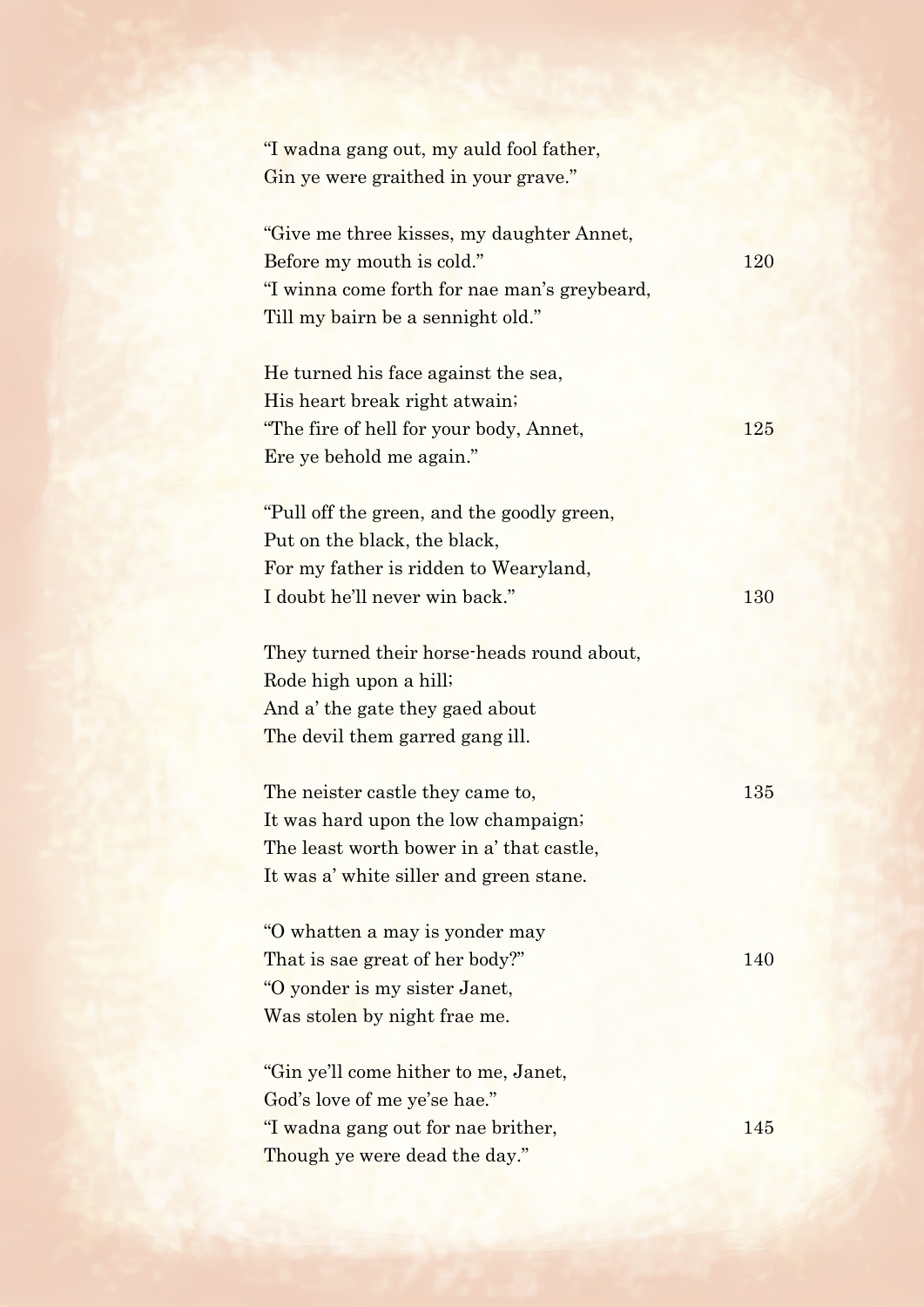| "O ye'll gang down to me, Janet,            |            |
|---------------------------------------------|------------|
| For God's sweet mercy and mine;             |            |
| For I have sought ye the lang lands ower,   |            |
| These eight months wearing nine."           | <b>150</b> |
| "I winna gang forth for nae brither,        |            |
| Though his body should be lorn;             |            |
| I winna gang forth for nae man's face,      |            |
| Till Lord Soulis' bairn be born."           |            |
| He turned his face against the brigg,       | 155        |
| His heart brak right in three;              |            |
| "The sorrow of hell for you, Janet,         |            |
| And the warld's sorrow for me."             |            |
| "Take down the red, and the bonny red,      |            |
| Set up the black, the black:                | 160        |
| For my brother is ridden to Wearies wood,   |            |
| I wot he'll never win back."                |            |
| They turned their horse-heads round about,  |            |
| Rode back a day and twain:                  |            |
| And a' the rivers they rode upon            | 165        |
| The devil rode at their rein.               |            |
| The third castle they came to,              |            |
| It was the castle of Hermitage;             |            |
| There is nae man may brake the sides of it, |            |
| Though the stanes therein are great of age. | 170        |
| "O whatten a may is yonder may,             |            |
| That looks like ony flower?"                |            |
| "O yon is my very love, Marjorie,           |            |
| Was borne out of my bower."                 |            |
| The bower Lady Marjorie was in,             | 175        |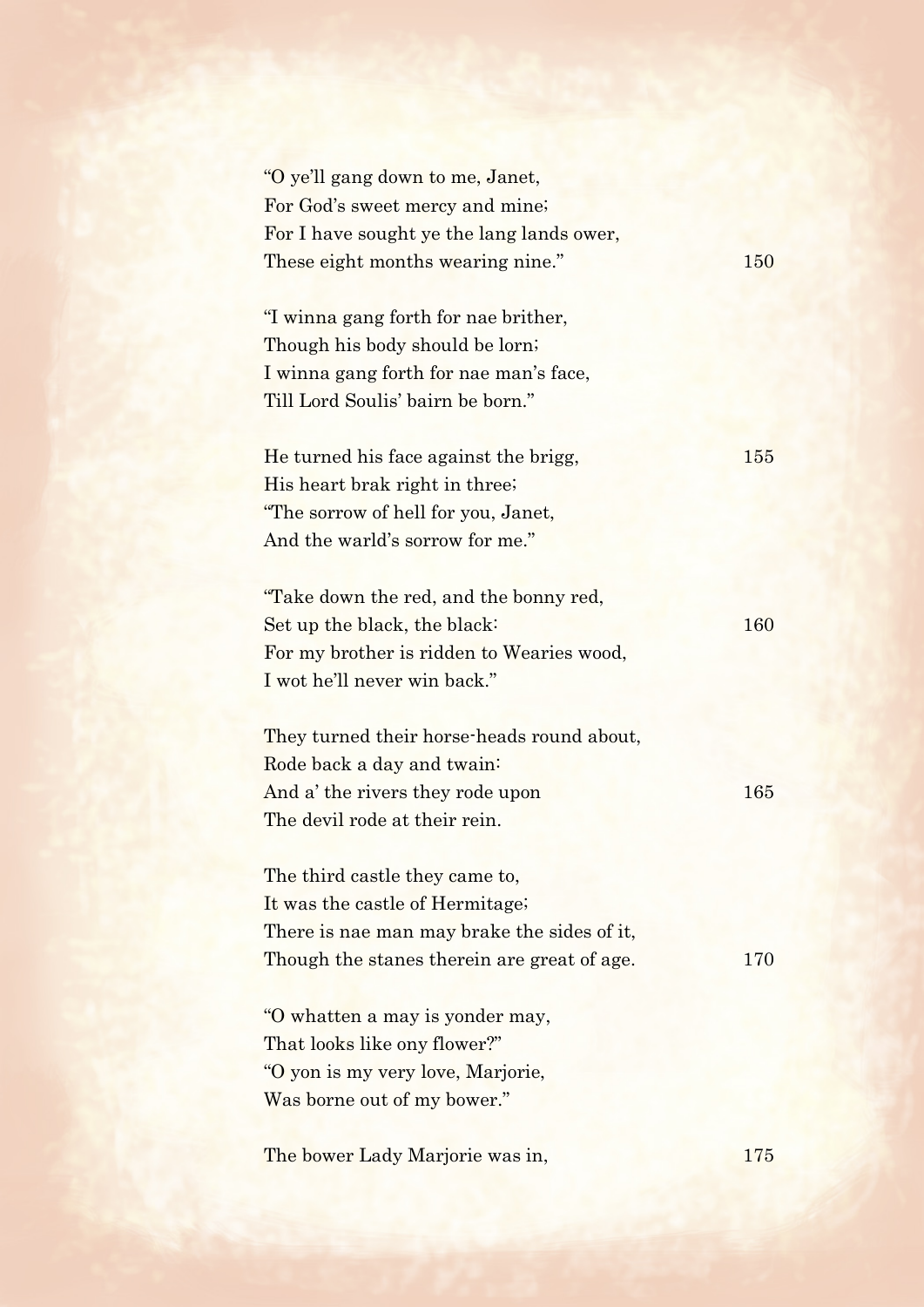| It had neither white cloths nor red,         |         |
|----------------------------------------------|---------|
| There were nae rushes to the bower floors,   |         |
| And nae pillows to the bed.                  |         |
|                                              |         |
| "O will ye come down but a very little,      |         |
| For God's sake or for me?                    | 180     |
| Or will ye kiss me a very little,            |         |
| But six poor kisses and three?"              |         |
|                                              |         |
| She's leaned hersell to that window,         |         |
| For sorrow she couldna stand;                |         |
| She's bound her body by that window,         | 185     |
| With iron at her hand.                       |         |
|                                              |         |
| She's sworn by tree and by tree's leaf,      |         |
| By aits and rye and corn,                    |         |
| "Gin ye hadna come the night," she says,     |         |
| "I had been but dead the morn."              | 190     |
| She's kissed him under the bower-bar         |         |
| Nine goodly times and ten.                   |         |
| And forth is come that keen wizard           |         |
| In the middest of his men.                   |         |
|                                              |         |
| And forth is come that foul wizard,          | $195\,$ |
| God give him a curse and care!               |         |
| Says "The life is one time sweet to have     |         |
| And the death is three times sair."          |         |
|                                              |         |
| Forth is come that strong wizard,            |         |
| God give him a heavy day!                    | 200     |
| Says "ye shall have joy of your leman's body |         |
| When April cometh after May."                |         |
| Between the hill and the wan water           |         |
| In fields that were full sweet,              |         |
|                                              | 205     |
| There was riding and running together,       |         |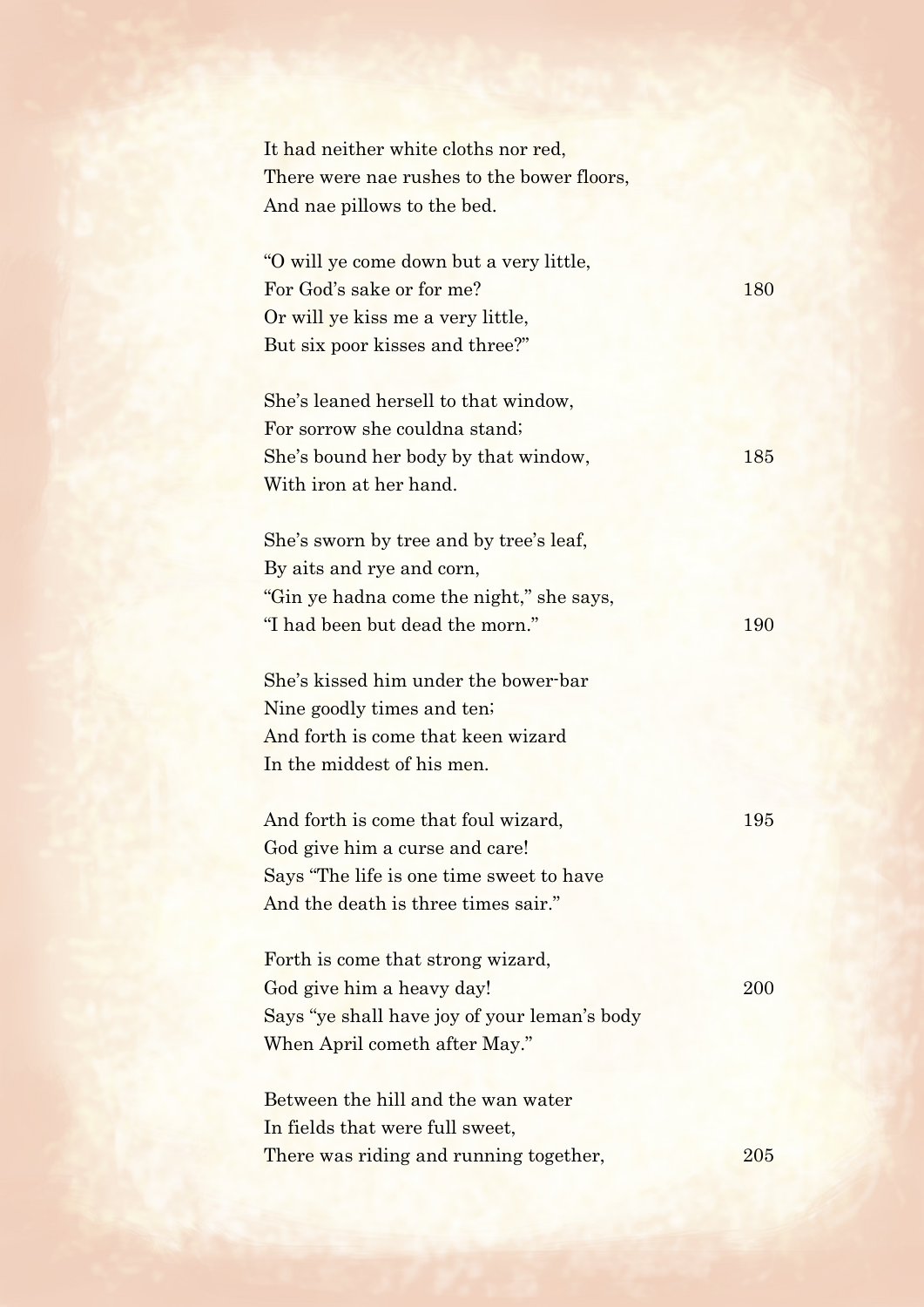|  | And many a man gat red-shod feet. |
|--|-----------------------------------|
|--|-----------------------------------|

Between the wa's and the Hermitage water, In ways that were waxen red, There was cleaving of caps and shearing of jack, And many a good man was there dead. 210

They have taken that strong wizard, To bind him by the hands: The links of airn brast off his body Like splints of bursten birken wands.

And they have taken that foul wizard 215 To bind him by the feet: The links of airn brast off his body As berries that are burst with heat.

| They have putten fire upon his flesh,           |     |
|-------------------------------------------------|-----|
| For nae fire wad it shrink:                     | 220 |
| They have casten his body in the wan well-head, |     |
| For nae water wad it sink.                      |     |

Up then gat the fiend Borolallie Bade them give ower and let be: "Between warld's fire and warld's water 225 He gat a gift of me; Till fire came out of wan water, There's nane shall gar him dee."

"A rede, a rede, thou fool Borolallie, A good rede out of hand; 230 Shall we be wroken of Lord Soulis By water or by land? Or shall we be wroken a great way off, Or even whereas we stand?"

And up it spak him, foul Borolallie, 235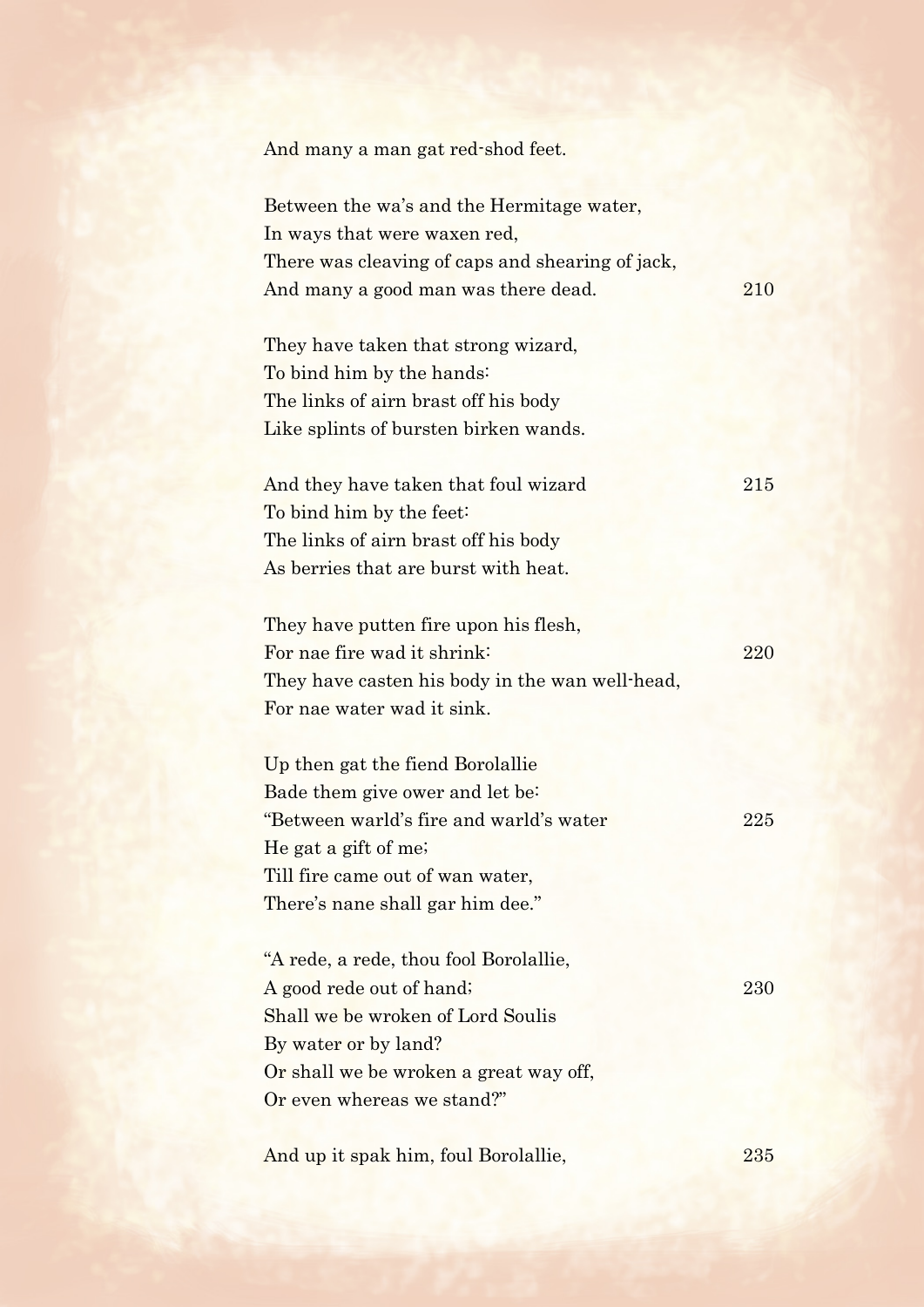| Between the tree and the leaf o' the tree;<br>"Ye maunna be wroken of Lord Soulis" |     |
|------------------------------------------------------------------------------------|-----|
| By land neither by sea;                                                            |     |
| Between red fire and wan water                                                     |     |
| Weel wroken ye shall be."                                                          | 240 |
| And up it spak him, foul Borolallie,                                               |     |
| Between Lord Soulis and them a.                                                    |     |
| "Ye maunua be wroken of Lord Soulis"                                               |     |
| Betwixen house and ha';                                                            |     |
| But ye maun take him to the Ninestane rigs                                         | 245 |
| And take his life awa'."                                                           |     |
|                                                                                    |     |
| They have taken him to the Ninestane rigs                                          |     |
| His foul body to slay.                                                             |     |
| Between the whins and the whinstanes                                               |     |
| He had a weary way.                                                                | 250 |
|                                                                                    |     |
| They have taken him to the Ninestane rigs                                          |     |
| His foul body to spill:                                                            |     |
| Between the green broom and the yellow                                             |     |
| He gat a bitter ill.                                                               |     |
|                                                                                    |     |
| They had a sair cast with his foul body,                                           | 255 |
| There was nae man wist what to do.                                                 |     |
| "And O gin his body were weel sodden,                                              |     |
| Weel sodden and suppit in broo!"                                                   |     |
|                                                                                    |     |
| And out it spak him, foul Borolallie,                                              |     |
| Says "whatten a coil's this coil?                                                  | 260 |
| Ye'll mak a fire on the Ninestane rigs,                                            |     |
| For a pot thereon to boil."                                                        |     |
|                                                                                    |     |
| And out it spak him, foul Borolallie,                                              |     |
| Sayls "whatten a din's this din?                                                   |     |
| Ye'll boil his body within the brass,                                              | 265 |
| The brass to boil him in."                                                         |     |